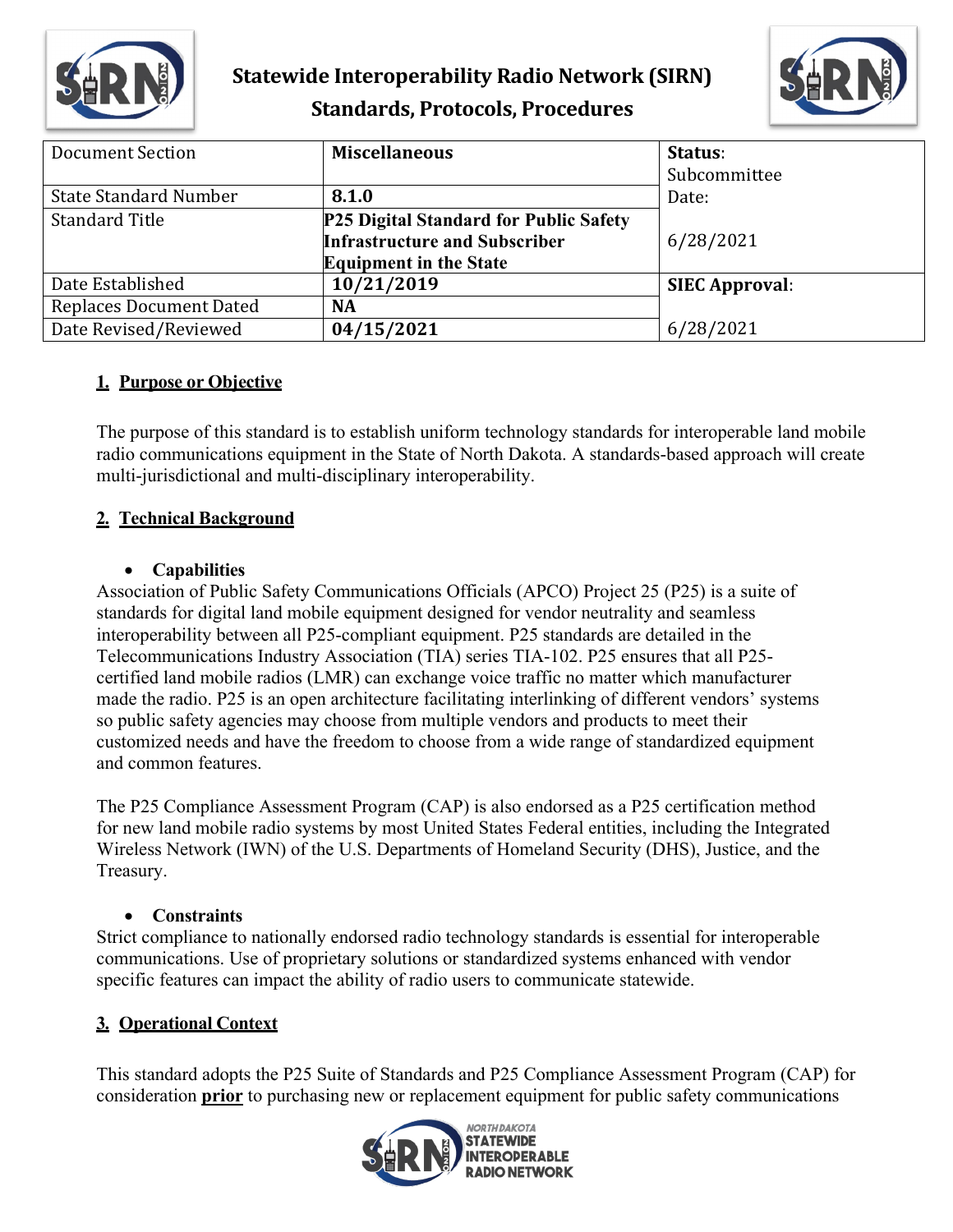

# **Statewide Interoperability Radio Network (SIRN) Standards, Protocols, Procedures**



systems in North Dakota.

This standard also specifies issues to be addressed when using grant dollars (State or Federal) to purchase this equipment. More information on minimum technical standards and guidance for subscriber device selection can be found in the *SIRN Subscriber Radio Standard 2.1.0*.

## **4. Protocol/ Standard**

Each individual jurisdiction or entity shall be responsible for documenting their compliance with this standard and shall be able to provide such documentation if audited.

All purchases of radio equipment funded wholly or in part with state or federal grant dollars must comply with the current requirements of the P25 Compliance Assessment Program (CAP) unless otherwise excepted under Section 5 of this Statewide Interoperability Radio Network (SIRN) Standard.

## **5. Standard Procedure**

When procuring equipment for radio communications systems, a standards-based approach must be used to create multi-jurisdictional and multi-disciplinary interoperability. The applicable requirements for LMR systems, voice-over-Internet Protocol (VoIP) systems, and data sharing systems are described below:

## **Land Mobile Radio Systems**

All new digital voice systems must comply with the Project 25 suite of standards **and** must be verified by P25 Compliance Assessment Program (CAP). This requirement is intended for government-owned or leased digital land mobile radio equipment used for public safety. The purpose of this requirement is to make sure that such equipment or systems are capable of interoperating with other digital land mobile equipment or systems used for emergency response.

This requirement does not apply to commercial services that offer other types of interoperable technology solutions. Further, this requirement does not exclude any alternative technology platform if that alternative platform solution will demonstrably enhance interoperability.

#### **Voice-over-Internet Protocol Systems**

When purchasing bridging/gateway devices that use VoIP or other IP-based Push-To-Talk solutions to provide connectivity between LMR systems, those devices must implement the applicable industry-sanctioned interface technology such as the P25 Inter Radio Frequency (RF) Sub-System Interface  $(ISSI)^1$  $(ISSI)^1$ , the 3GPP Interworking Function, or equivalent.

## **SAFECOM Guidance for Federal Grant Programs**

<span id="page-1-0"></span> $<sup>1</sup>$  See Inter-RF Subsystem Interface as detailed in the following TIA-102 standards: BACA-A, BACA-A-1, BACA-A-2, BACD-A, BACE, BACF, BACA-A-1, BACA-</sup> A-4, and BACD-B.